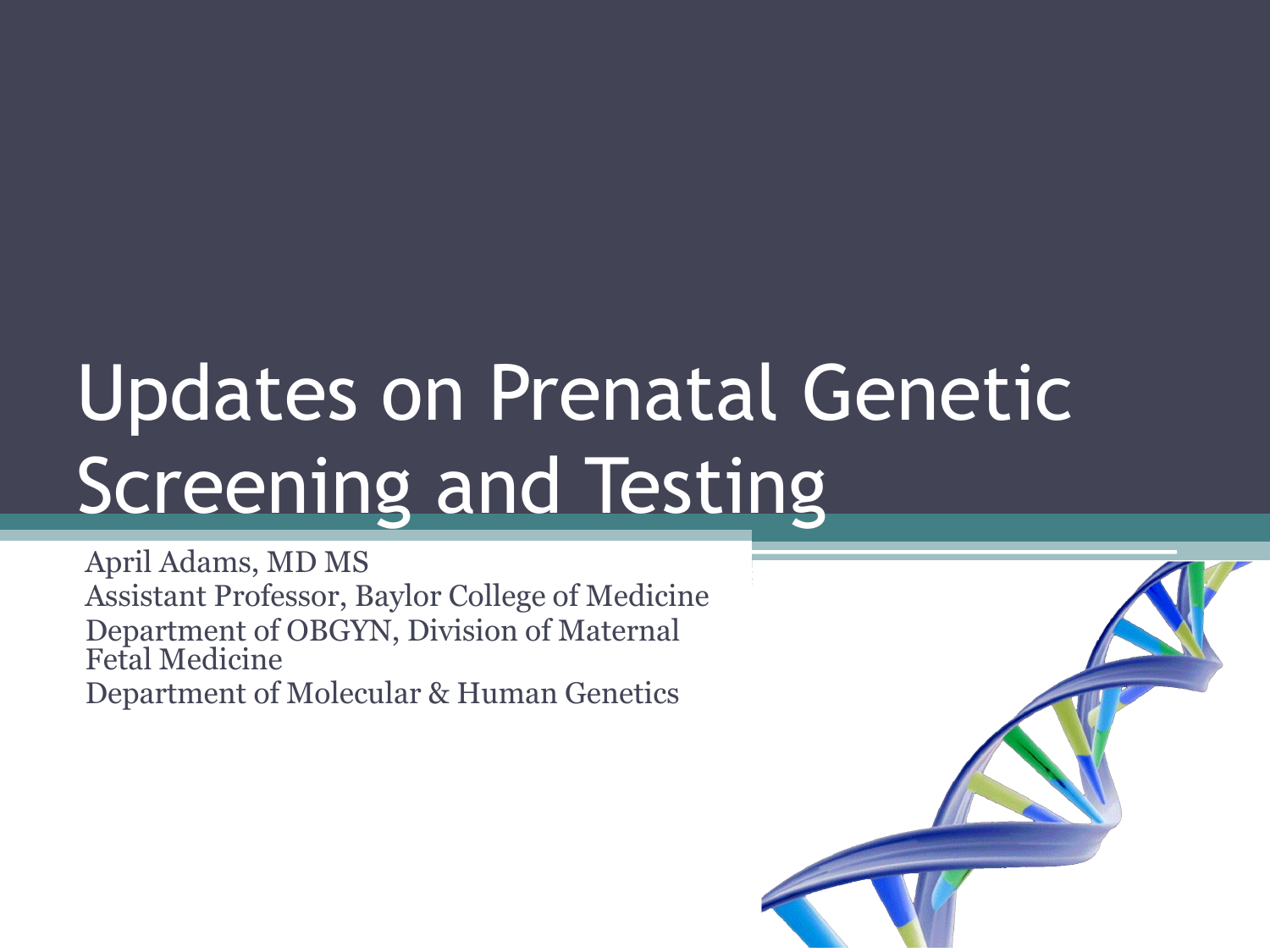#### Disclosure

#### • No financial relationships to disclose

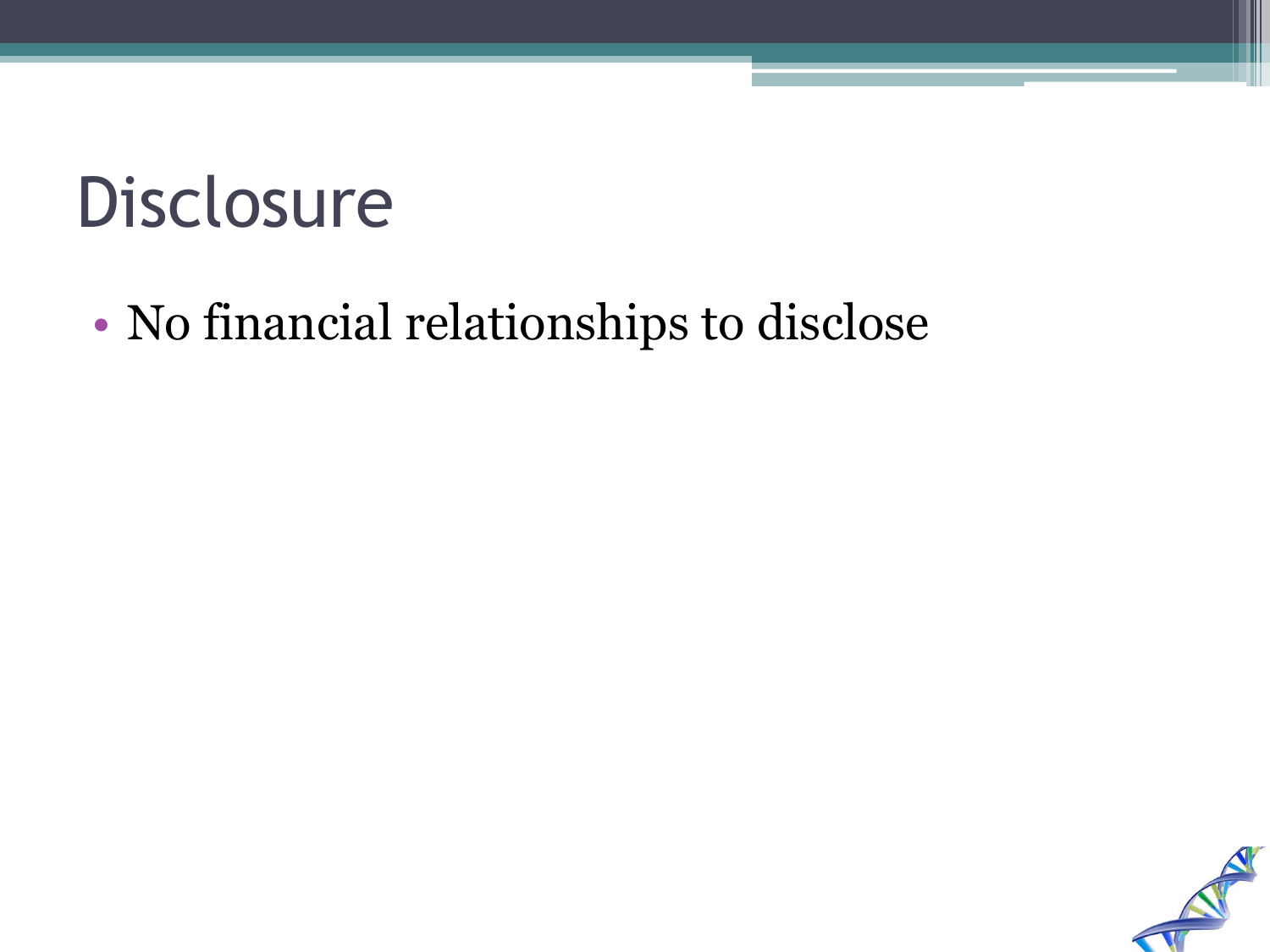# **Objectives**

- *1. Discuss the importance of prenatal testing and screening*
- *2. Describe current prenatal testing and screening options*
- *3. Discuss when confirmatory testing is needed after birth*
- *4.Review when patients should be referred for genetic counseling.*
- *5. Describe the importance of taking a family history*

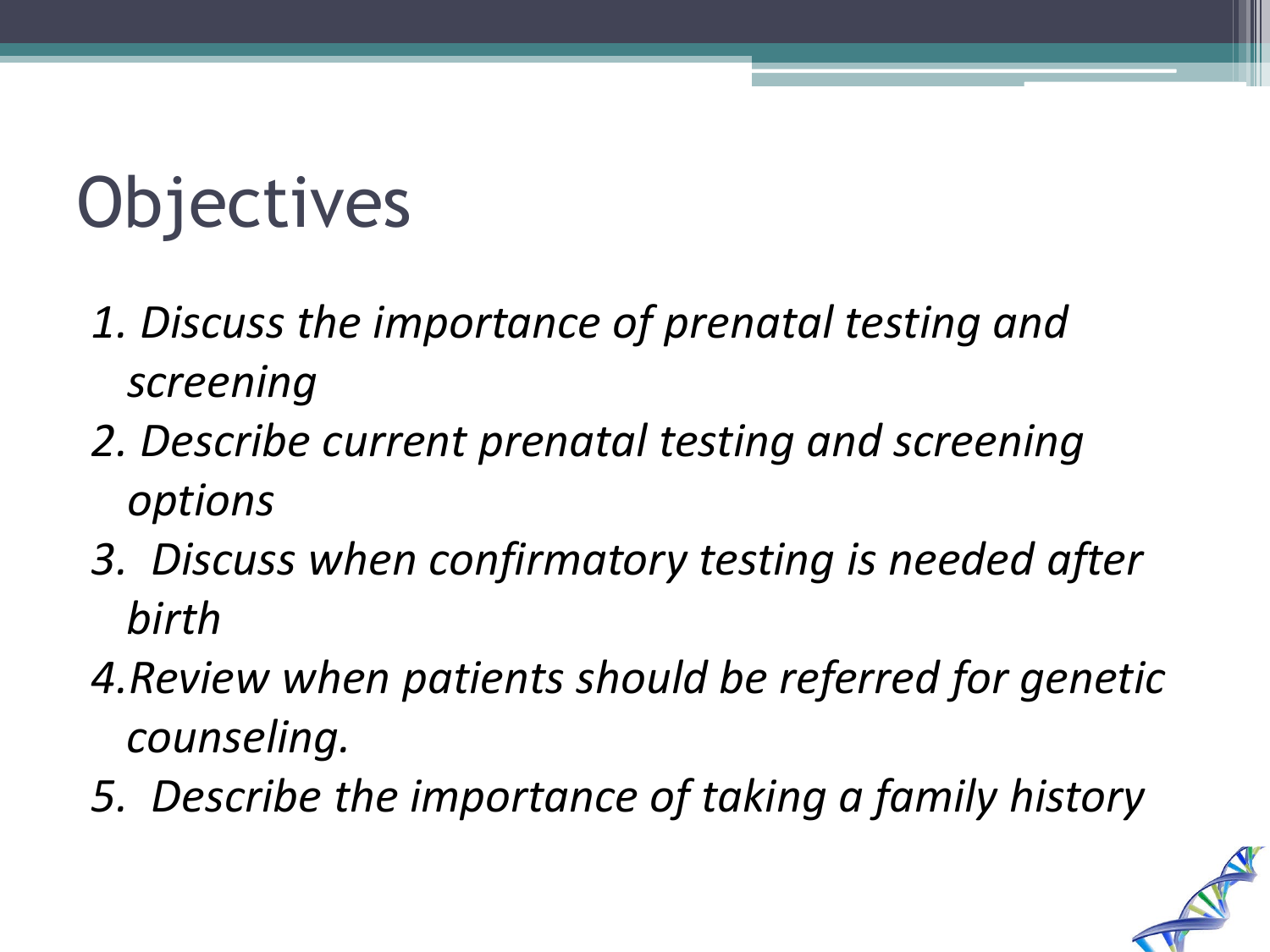#### Screening versus Testing

- A screening test is used to identify if a baby is more likely to have certain conditions, but cannot make a definitive diagnosis and does not screen for all diseases
- A diagnostic test can often provide a definitive diagnosis
- Even when all the results of diagnostic testing are normal, all pregnancies still have approximately a 3-5% risk of birth defects

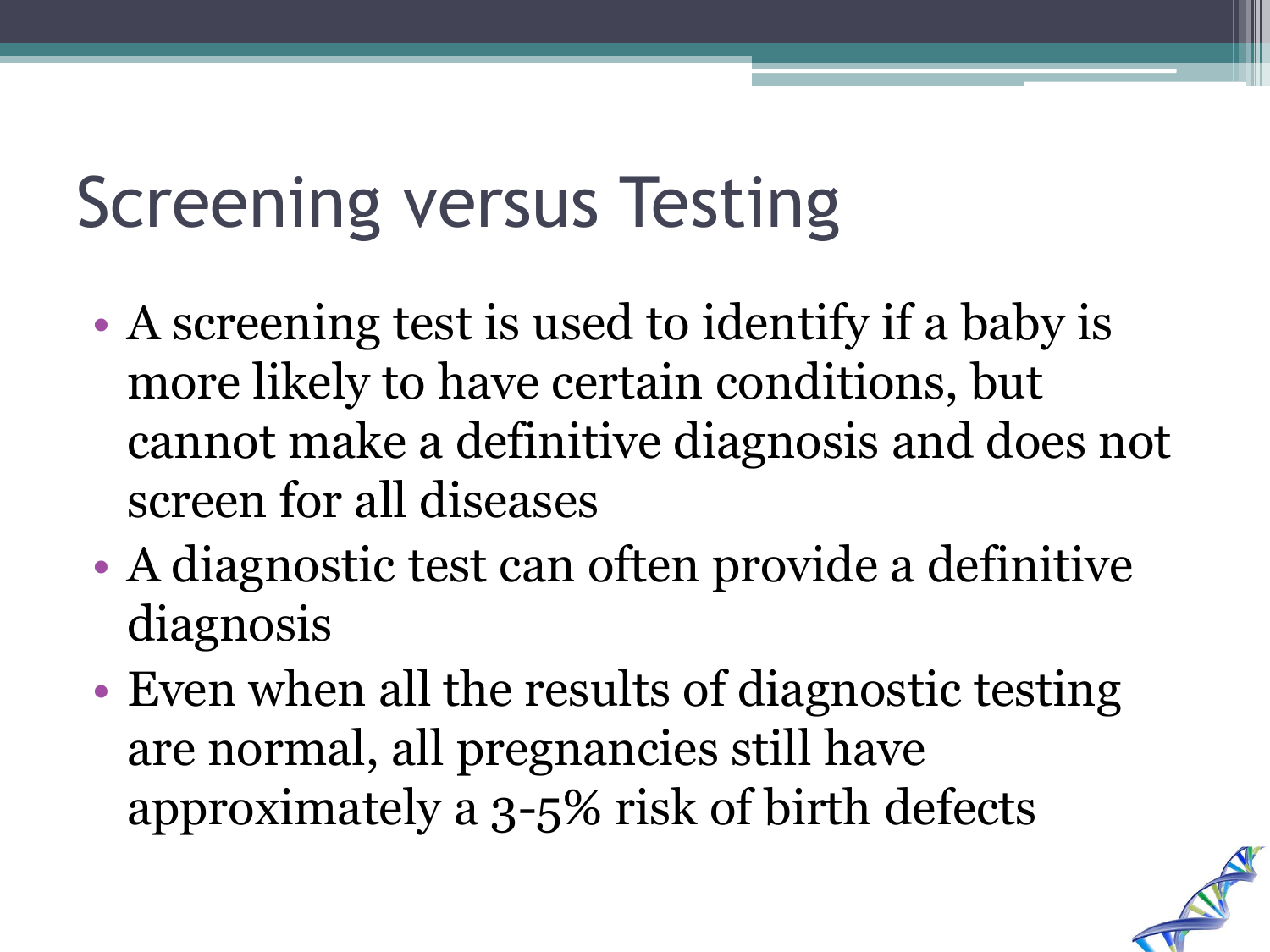#### What is prenatal genetic screening or testing testing?

- Prenatal screening for aneuploidy provides an assessment of a woman's risk of carrying a fetus with one of the more common fetal aneuploidies
- Prenatal diagnostic testing evaluates for the presence or absence of abnormalities in chromosome number, deletions and duplications, or specific single gene disorders.
- No one screening test is superior to other screening tests in all test characteristics

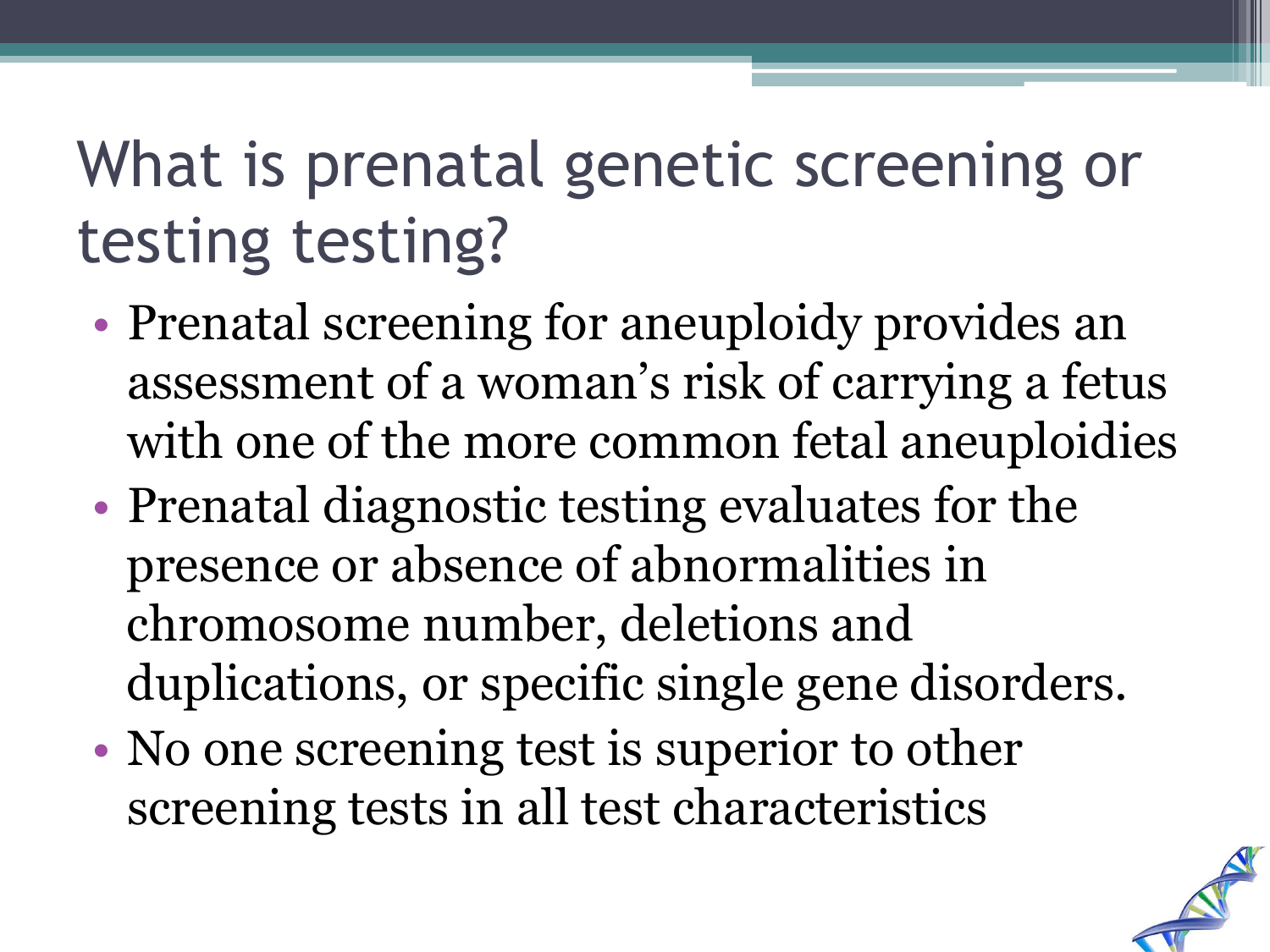#### How common are chromosome abnormalities?

- Chromosome abnormalities occur in 1 in 150 live births
- The incidence of aneuploidy (T21>T18>T13) increases with maternal age, but can affect patients at any age and is not related to race or ethnicity
- In addition, copy number variants (CNV) occur in approximately 0.4% of pregnancies and are unrelated to maternal age
- For patients under age 35, the risk of a CNV is significantly higher than that of common aneuploidies (T13, 18,21)



Adapeted from Wellesley et al, 2012

Figure 2. Prevalence of Chromosome abnormalities by age

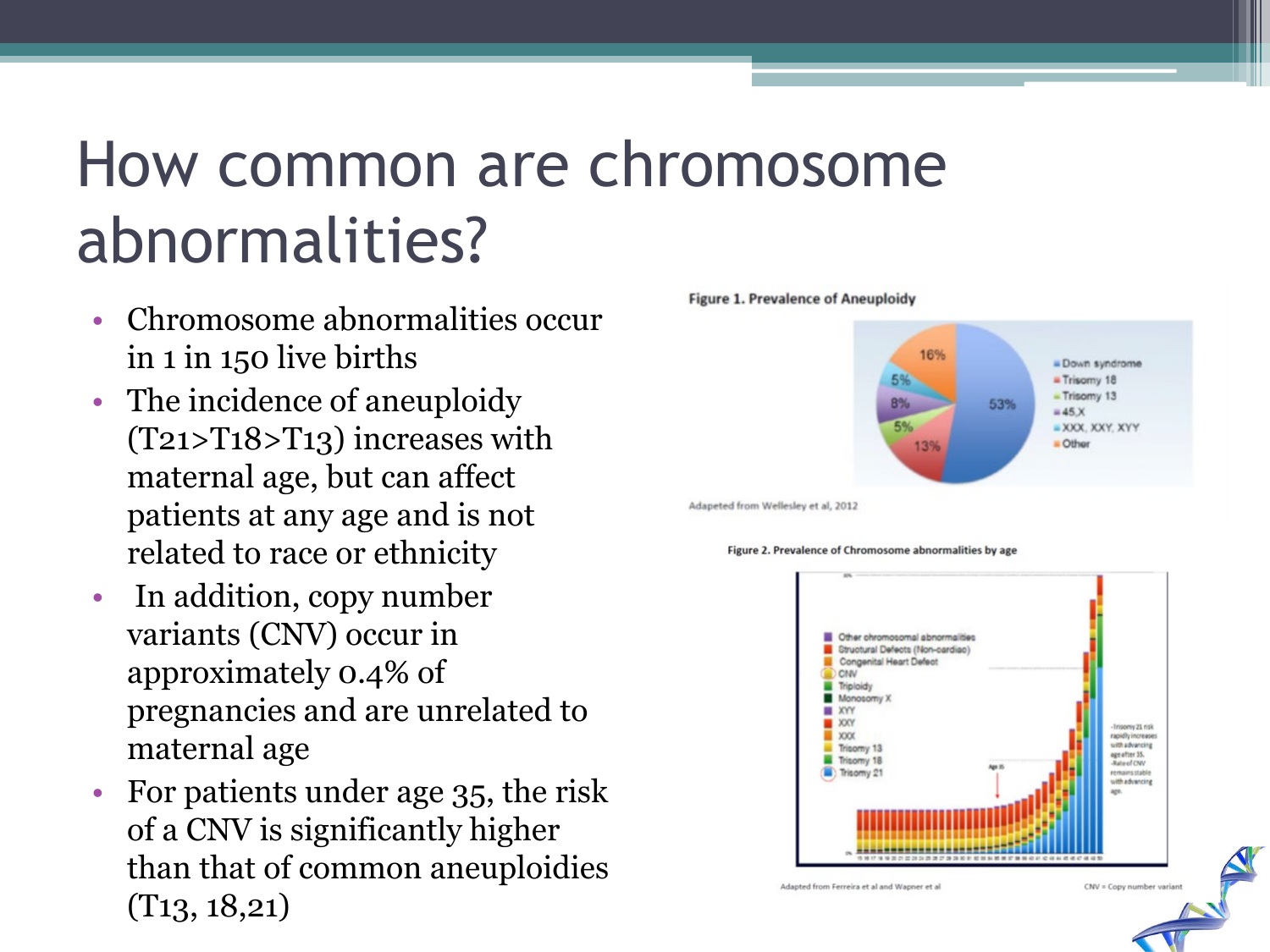#### Maternal Age Related Risk

#### **Maternal Age Related Risk for Chromosome Abnormalities**

|                     | <b>First Trimester</b> |          | <b>Second Trimester</b> |          | Live-birth           |          |
|---------------------|------------------------|----------|-------------------------|----------|----------------------|----------|
| <b>Maternal Age</b> | <b>Down Syndrome</b>   | All      | <b>Down Syndrome</b>    | All      | <b>Down Syndrome</b> | All      |
| 20                  | 1 in 1152              |          | 1 in 1211               |          | 1 in 1477            |          |
| 21                  | 1 in 1125              |          | 1 in 1184               |          | 1 in 1461            |          |
| 22                  | 1 in 1110              |          | 1 in 1168               |          | 1 in 1441            |          |
| 23                  | 1 in 1090              |          | 1 in 1147               |          | 1 in 1415            |          |
| 24                  | 1 in 1064              |          | 1 in 1120               |          | 1 in 1382            |          |
| 25                  | 1 in 1032              |          | 1 in 1085               |          | 1 in 1340            | 1 in 476 |
| 26                  | 1 in 978               |          | 1 in 1029               |          | 1 in 1287            | 1 in 476 |
| 27                  | 1 in 928               |          | 1 in 997                |          | 1 in 1221            | 1 in 455 |
| 28                  | 1 in 856               |          | 1 in 901                |          | 1 in 1141            | 1 in 435 |
| 29                  | 1 in 775               |          | 1 in 827                |          | 1 in 1047            | 1 in 417 |
| 30                  | 1 in 868               |          | 1 in 733                |          | 1 in 939             | 1 in 385 |
| 31                  | 1 in 591               |          | 1 in 632                |          | 1 in 821             | 1 in 385 |
| 32                  | 1 in 494               |          | 1 in 536                |          | 1 in 696             | 1 in 323 |
| 33                  | 1 in 401               |          | 1 in 435                |          | 1 in 572             | 1 in 286 |
| 34                  | 1 in 315               |          | 1 in 346                |          | 1 in 456             | 1 in 244 |
| 35                  | 1 in 240               | 1 in 114 | 1 in 265                | 1 in 141 | 1 in 353             | 1 in 179 |
| 36                  | 1 in 179               | 1 in 87  | 1 in 197                | 1 in 111 | 1 in 267             | 1 in 149 |
| 37                  | 1 in 131               | 1 in 66  | 1 in 147                | 1 in 88  | 1 in 199             | 1 in 123 |
| 38                  | 1 in 96                | 1 in 51  | 1 in 108                | 1 in 70  | 1 in 148             | 1 in 105 |
| 39                  | 1 in 71                | 1 in 38  | 1 in 80                 | 1 in 56  | 1 in 111             | 1 in 81  |
| 40                  | 1 in 53                | 1 in 28  | 1 in 60                 | 1 in 44  | 1 in 85              | 1 in 63  |
| 41                  | 1 in 41                | 1 in 22  | 1 in 47                 | 1 in 35  | 1 in 67              | 1 in 49  |
| 42                  | 1 in 32                | 1 in 17  | 1 in 38                 | 1 in 28  | 1 in 54              | 1 in 39  |
| 43                  | 1 in 27                | 1 in 13  | 1 in 31                 | 1 in 22  | 1 in 45              | 1 in 39  |
| 44                  | 1 in 22                | 1 in 10  | 1 in 26                 | 1 in 18  | 1 in 39              | 1 in 31  |
| 45                  | 1 in 19                | 1 in 8   | 1 in 23                 | 1 in 14  | 1 in 35              | 1 in 24  |

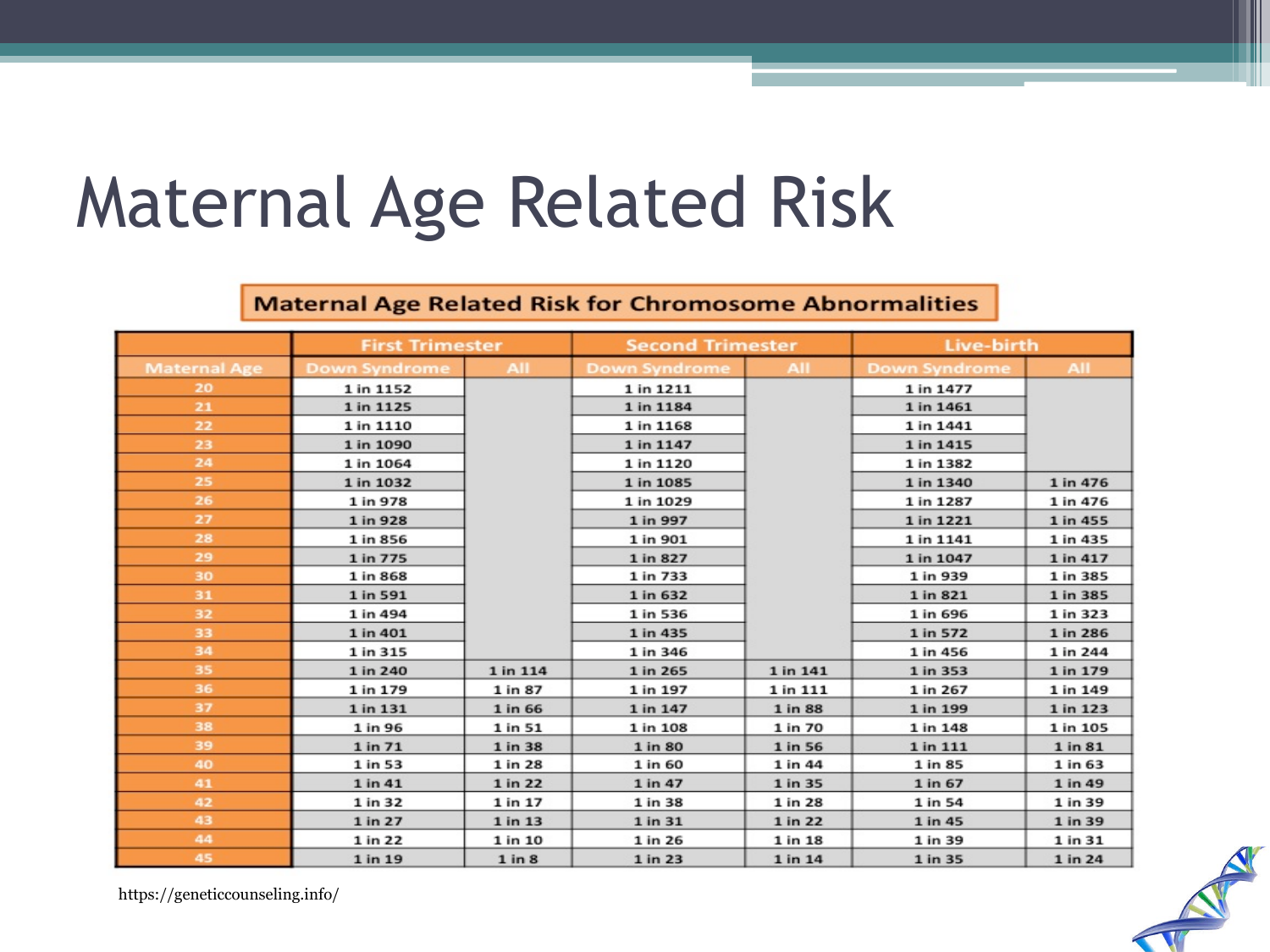#### Spontaneous Pregnancy Loss

- Risk of spontaneous loss between 6-12w in women  $< 35$  is 9-12%
- Risk approaches 50% in women >40 years of age
- >50% of early losses due to chromosome abnormalities
	- Monosomy X, Polyploidy, Trisomy 16, 13, 18, 21, and 22

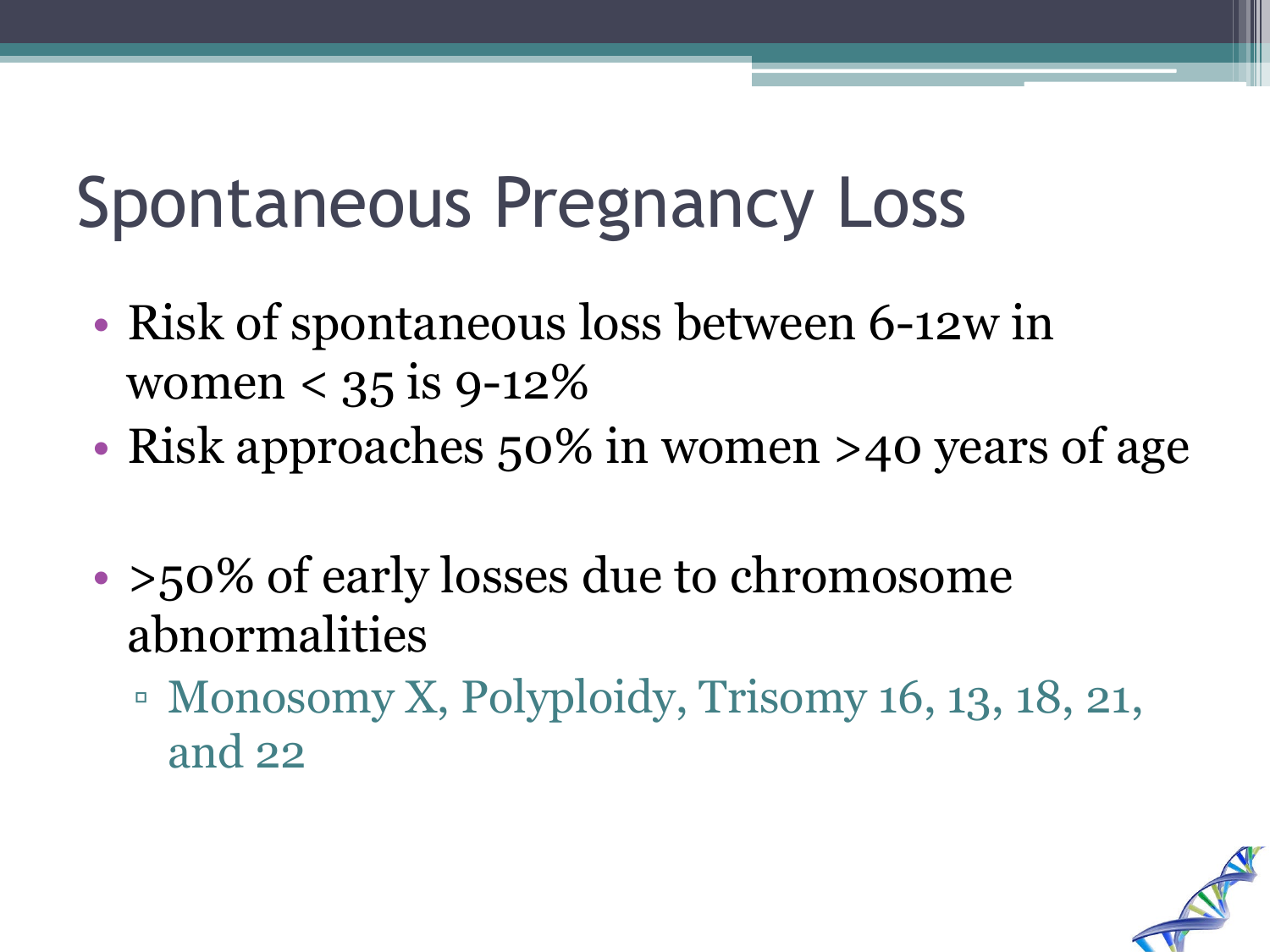#### Common Chromosome Conditions

#### Table 1. Characteristics of Common Chromosome Conditions<sup>7</sup>

| <b>CONDITION</b>                                | <b>CLINICAL FEATURES</b>                                                                                                                                                         | <b>PREVALENCE</b>                                                                                             | LIVE BIRTH RATE | <b>PROGNOSIS</b>                                                                                                              |
|-------------------------------------------------|----------------------------------------------------------------------------------------------------------------------------------------------------------------------------------|---------------------------------------------------------------------------------------------------------------|-----------------|-------------------------------------------------------------------------------------------------------------------------------|
| <b>TRISOMY 21 (DOWN</b><br>SYNDROME)            | Cardiac defects, duodenal atresia, mild<br>to moderate ID, thyroid dysfunction,<br>hearing loss, inc risk for leukemia, early<br>onset dementia                                  | $-1$ in 294<br>-50-75% risk of<br>miscarriage in first and<br>second trimester.                               | 1 in 700        | -80% of children reach 60 years of<br>age or older.<br>-20-25% mortality in 1 <sup>st</sup> year of life<br>secondary to CHD. |
| <b>TRISOMY 18</b><br>(EDWARD<br>SYNDROME)       | Cardiac defects, renal anomalies, severe<br>ID, FGR, omphalocele, CNS anomalies,<br>rocker bottom feet, micrognathia, low-<br>set ears                                           | 1 in 1111 (at age 35)                                                                                         | 1 in 3000       | <10 % of children reach 1 year of<br>age.                                                                                     |
| <b>TRISOMY 13 (PATAU</b><br>SYNDROME)           | Cardiac defects, renal anomalies, cleft<br>lip/palate, holoprosencephaly,<br>microcephaly, omphalocele, severe ID,<br>deafness, seizures                                         | 1 in 2500 (at age 35)                                                                                         | 1 in 5000       | < 10% of children reach 1 year of<br>age.                                                                                     |
| <b>MONOSOMY X</b><br><b>TURNER</b><br>SYNDROME) | Cystic hygroma, Aortic coarctation,<br>short stature, ovarian failure, webbed<br>neck, impaired glucose tolerance,<br>thyroid disease and hearing loss,<br>learning disabilities | $-1-2%$ of all<br>conceptuses<br>-99% result in first<br>trimester miscarriage<br>-does not vary with<br>age. | 1 in 2500       | -Shorter than average life<br>expectancy (~13 years)<br>-Most common cause of death<br>CVD.                                   |
| 47, XXY (KLINEFELTER<br><b>SYNDROME</b>         | Males with tall stature, small testes,<br>gynecomastia, and azoospermia,<br>learning disabilities                                                                                | 1 in 500 to 1 in 1000                                                                                         | 1 in 500        | Average life expectancy                                                                                                       |

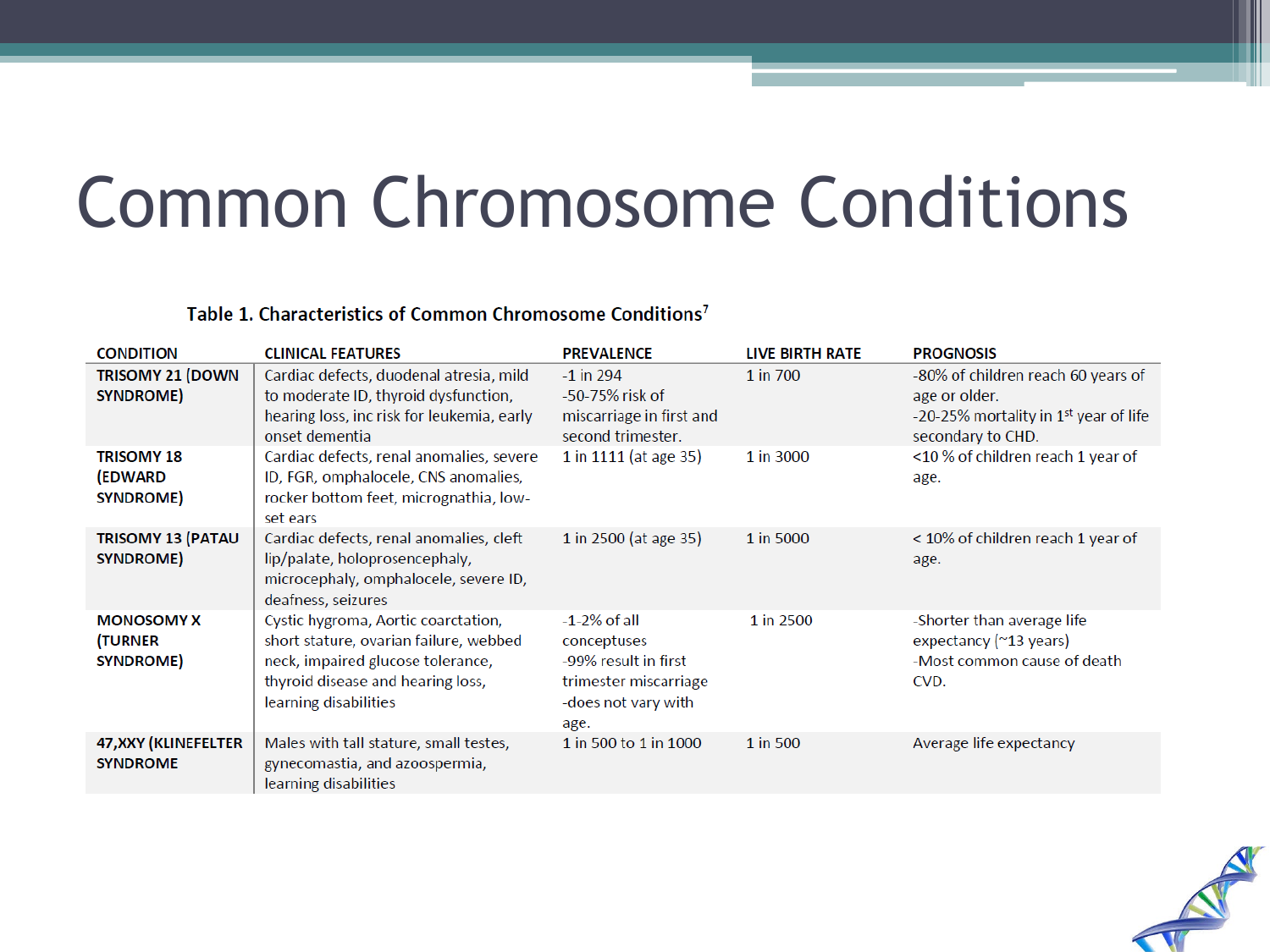#### Society Recommendations

- Given the prevalence of chromosomal abnormalities, ACOG recommends that all women be offered the option of aneuploidy screening or diagnostic testing for fetal genetic disorders, regardless of maternal age.
- Patients should be aware that screening is most sensitive for Down syndrome and the detection rate for other aneuploidies may be lower.
- The only method to accurately evaluate for chromosomal abnormalities is via diagnostic testing.
- When a screening strategy is chosen, only one screening test should be performed.
- **Patients should also be informed that making a definitive pregnancy decision based on the results of screening test alone (serum or NIPT) is not recommended.**
- Testing for chromosomal abnormalities should be an informed patient choice based on a variety of factors including access to accurate information, the patient's clinical context, health care resources, values, interests and goals.
- After review and discussion, every patient has the right to **pursue or decline** prenatal genetic screening and diagnostic testing.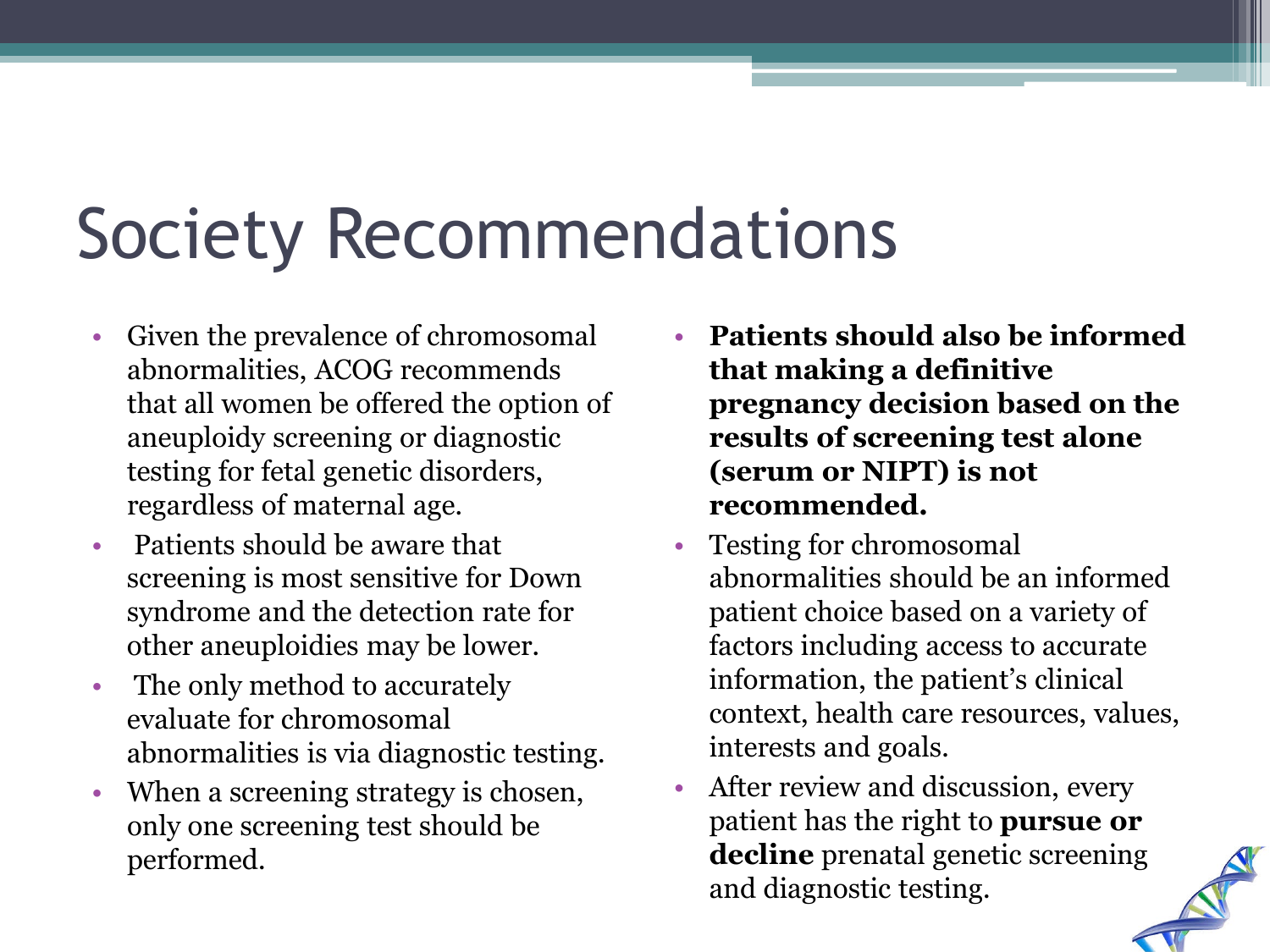#### What testing options are available?

| <b>DIAGNOSTIC TESTING1</b>                                   |                                                                                                          |                                                                                                                      | <b>SCREENING TESTS<sup>2,3</sup></b>                                             |                                                           |                                                                                                  |
|--------------------------------------------------------------|----------------------------------------------------------------------------------------------------------|----------------------------------------------------------------------------------------------------------------------|----------------------------------------------------------------------------------|-----------------------------------------------------------|--------------------------------------------------------------------------------------------------|
|                                                              | <b>CVS</b>                                                                                               | Amnio                                                                                                                | <b>Combined Screen</b>                                                           | Quad Screen                                               | NIPT <sup>4</sup>                                                                                |
| <b>TIMING</b>                                                | 11-13 week 6 days<br>(may be performed later<br>in certain cases)                                        | $\geq$ 15 weeks                                                                                                      | 10-14 weeks                                                                      | 15-22 weeks                                               | >10 weeks                                                                                        |
| <b>PROCEDURE</b>                                             | Invasive                                                                                                 | Invasive                                                                                                             | <b>US and Maternal</b><br>blood                                                  | Maternal Blood                                            | Maternal Blood                                                                                   |
| RISK                                                         | 0.1-0.3% miscarriage                                                                                     | 0.1% miscarriage                                                                                                     | None                                                                             | None                                                      | None                                                                                             |
| <b>DETECTION</b><br><b>RATE</b>                              | >99% for aneuploidy                                                                                      | >99% for aneuploidy                                                                                                  | 82-87% T21                                                                       | 81% T21                                                   | >99% T21                                                                                         |
| FPR                                                          | <2%                                                                                                      | $< 1\%$                                                                                                              | 5%                                                                               | 5%                                                        | $< 0.5 - 4%$                                                                                     |
| <b>PPV</b>                                                   | N/A                                                                                                      | N/A                                                                                                                  | $2 - 4%$                                                                         | $2 - 4%$                                                  | $>$ /= 35 80%/ < 35 50%                                                                          |
| TAT                                                          | 2 weeks                                                                                                  | 2 weeks                                                                                                              | 1 week                                                                           | 1 week                                                    | 1-2 weeks                                                                                        |
| <b>CONDITIONS</b><br><b>EVALUATED</b>                        | -Fetal aneuploidy<br>-CNV <sub>5</sub><br>-Single gene disorders                                         | -Fetal aneuploidy<br>-CNV <sub>S</sub><br>-Single gene disorders<br>-Viral studies<br>-Open fetal defects<br>(AFAFP) | -Trisomy 18, 21, $+/-$<br>13<br>-Fetal anomalies<br>(esp cardiac with inc<br>NT) | -Trisomy 18, 21, +/- 13<br>-Open fetal defects<br>(MSAFP) | -Trisomy 13, 18, 21<br>-Sex chromosomes                                                          |
| <b>INCIDENTAL</b><br><b>FINDINGS/</b><br><b>ASSOCIATIONS</b> | -Secondary findings<br>-Variants of uncertain<br>significance (1-2%)<br>-Non-paternity<br>-Consanguinity | -Secondary findings<br>-Variants of uncertain<br>significance (1-2%)<br>-Non-paternity<br>-Consanguinity             | -Adverse obstetric<br>outcomes (Pre-e,<br>PTB, FGR                               | -Adverse obstetric<br>outcomes (Pre-e, PTB,<br>FGR        | -Maternal genetic disorders<br>-Maternal chromosome<br>abnormality<br>-Maternal malignancy/tumor |

1. May include Karyotype, chromosomal microarray, single gene panel, WES/WGS, enzyme studies

2. Risk assessment may be adjusted based on the presence or absence of ultrasound findings when using combined or quad screen.

3. This is not an exhausitive list of screening options only those used most frequently in our practices.

4. PPV higher than traditional screening, but highly dependent on gestational age.

Younger patients should be informed that althought cffDNA is an accurate screening test for T21, they are at higher risk for CNV.

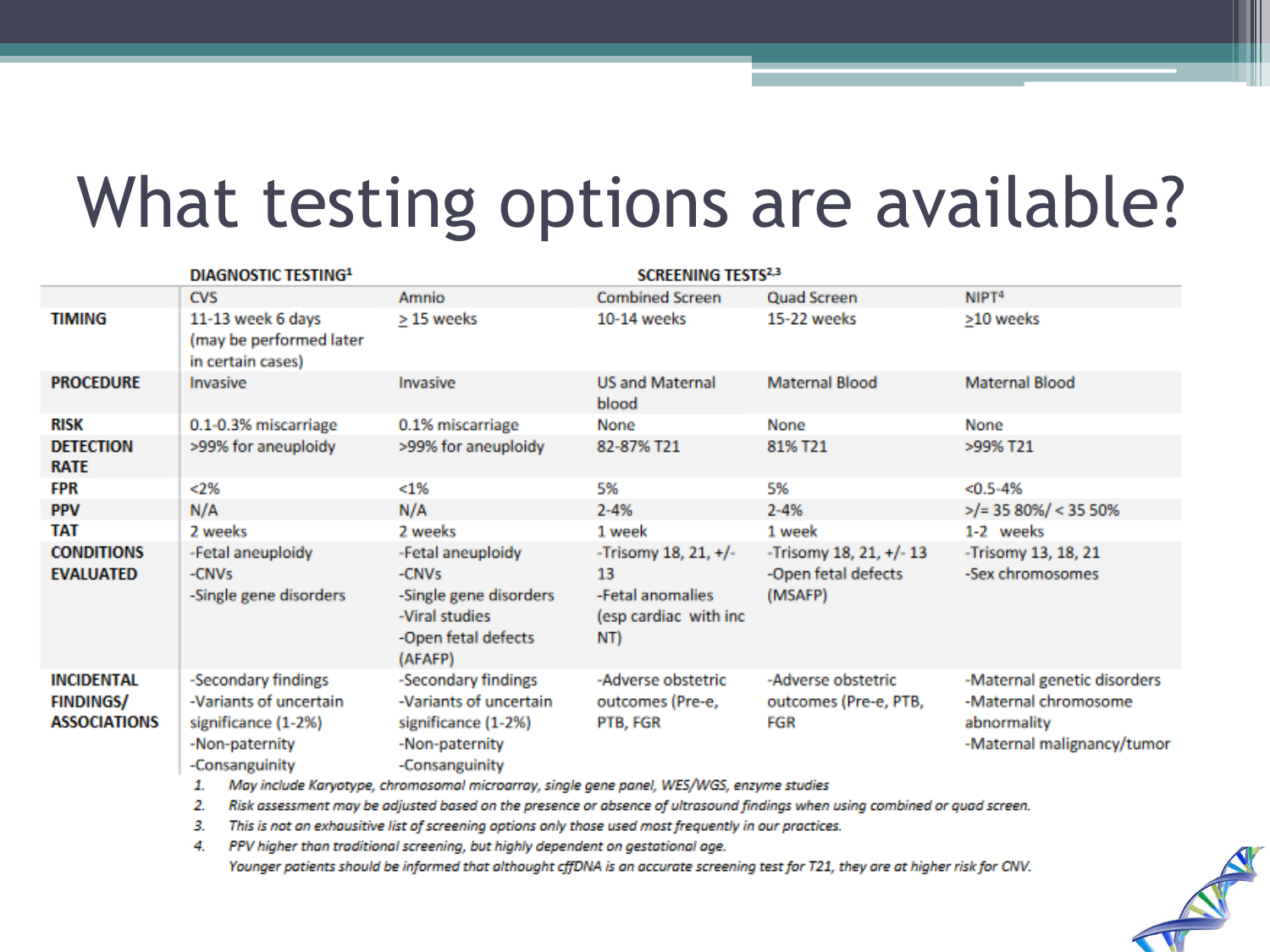#### Additional Screening Recommendations

- First trimester 11-14 weeks
	- May included NT measurement, Nasal bone
	- Enlarged NT associated with aneuploidy (T21, T18, 45X), genetic syndromes (Noonan), skeletal dysplasia and congenital heart defects (CHD) NT alone has a  $70\%$ detection rate for T21
- Second trimester 18-22 weeks
	- Offer to all patients regardless of testing choices
	- Offer maternal serum AFP if not previously performed
	- Evaluation of structural defects
	- Only 27% of fetuses with T21 have recognizable major structural abnormality by ultrasound.
	- The sensitivity of ultrasound in detecting fetal anomalies varies by center expertise and organ system ranging from 20-90%.

#### **Ultrasound Multiple Gestation**

- Twins:
	- No method is as accurate as it is for singletons.
	- Traditional screening in twin pregnancies: Maternal age and nuchal translucency (with or without biochemistry) detects up to  $80\%$  of Down syndrome at a 5% false positive rate.
	- cfDNA-based screening for common trisomies in twins provides higher positive predictive values among twin pregnancies compared with traditional serum and nuchal translucency based screening in twins, but are associated with test failures.
	- Interpretation of the cfDNA test results could differ depending on test methodology, fetal fraction and chorionicity/zygosity.
- Triplets and higher order multiples
	- Screening options for triplet pregnancies are lacking and cfDNA may be a potential option. There are currently few if any observed data to determine detection rates. Failure rates up to 20% have been reported.

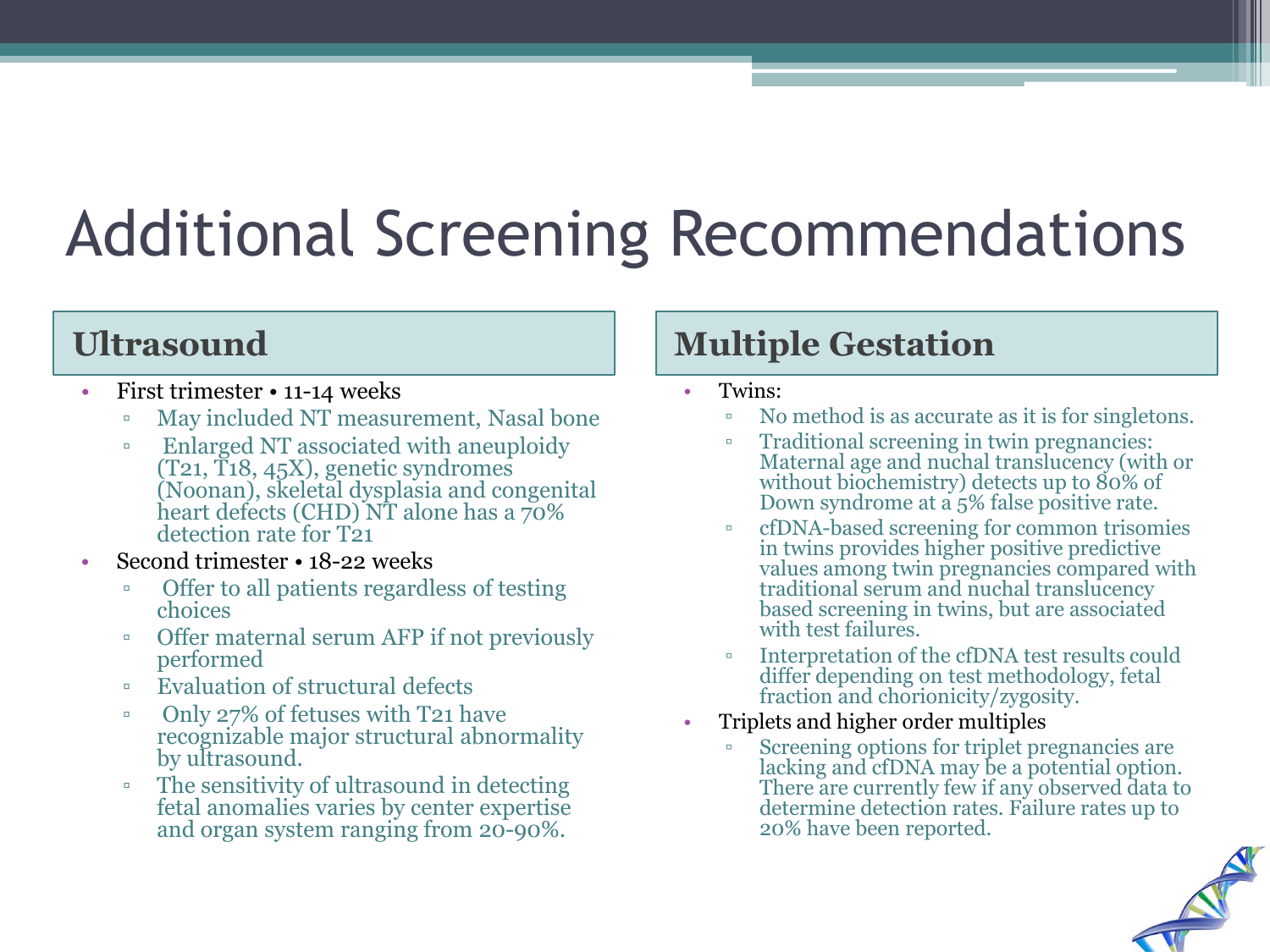#### Next Steps if Screen Positive

- In patients with a screen positive and abnormal ultrasound findings invasive testing is recommended
- Cell-free fetal DNA screening may be used as a follow up but patients should be advised that this may delay definitive diagnosis
- If invasive testing is declined postnatal examination and testing is recommended
- Residual risk of a chromosomal abnormality with a normal cell-free fetal DNA screening after abnormal traditional screening is 2%

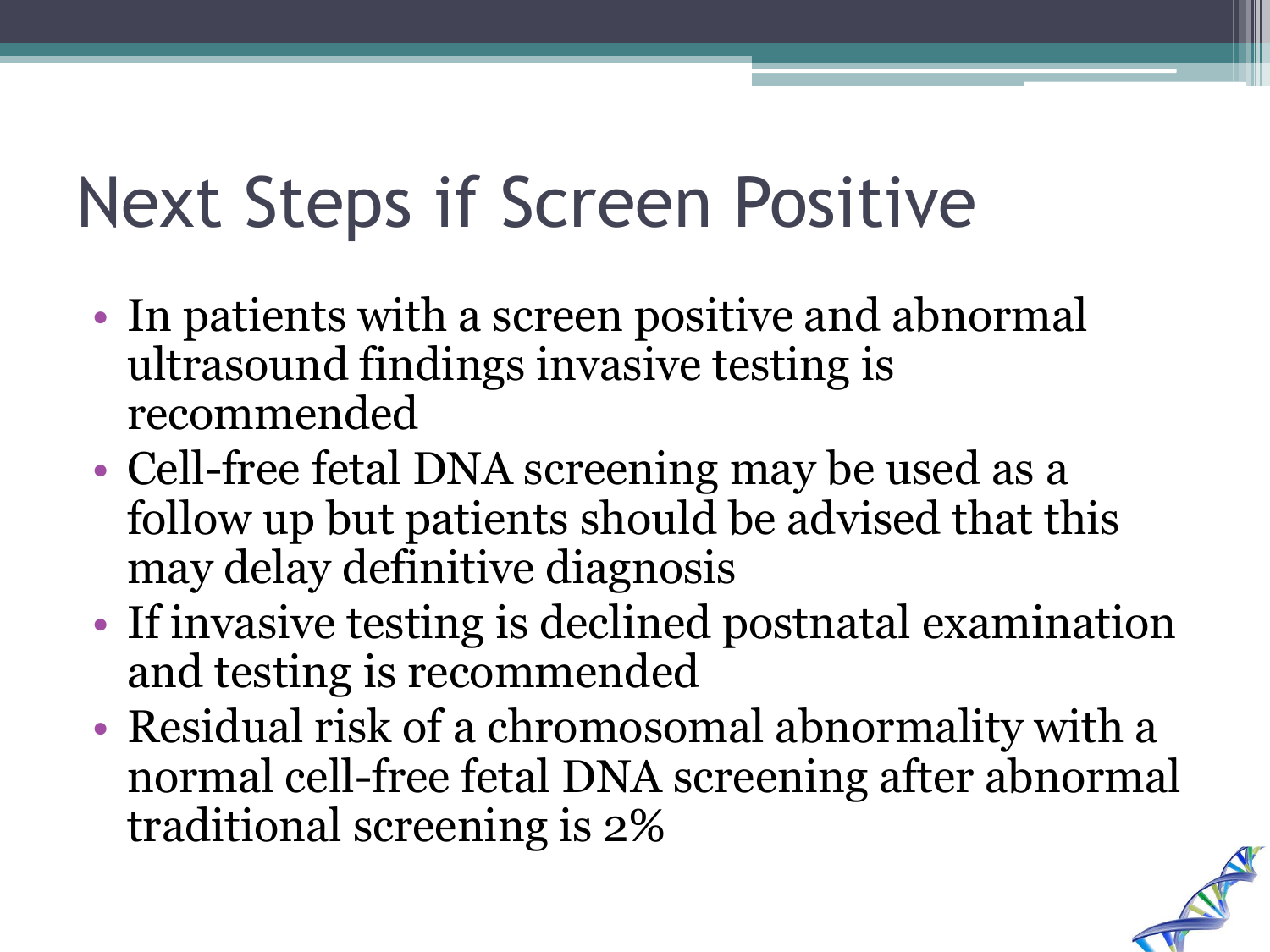## Invasive Testing

- Who should be offered invasive diagnostic testing for aneuploidy?
	- Everyone, regardless of maternal age.
	- Must discuss risks vs benefits
	- All patients with abnormal screening result, abnormal ultrasound finding, or positive history
	- When trisomy 21, 18, and 13 are the only aneuploidies screened for, ~50% of cytogenetic abnormalities routinely identified by amniocentesis will not be detected
- When patients <35 years or >35 years are considered separately, 75 and 43% of cytogenetic abnormalities will be missed

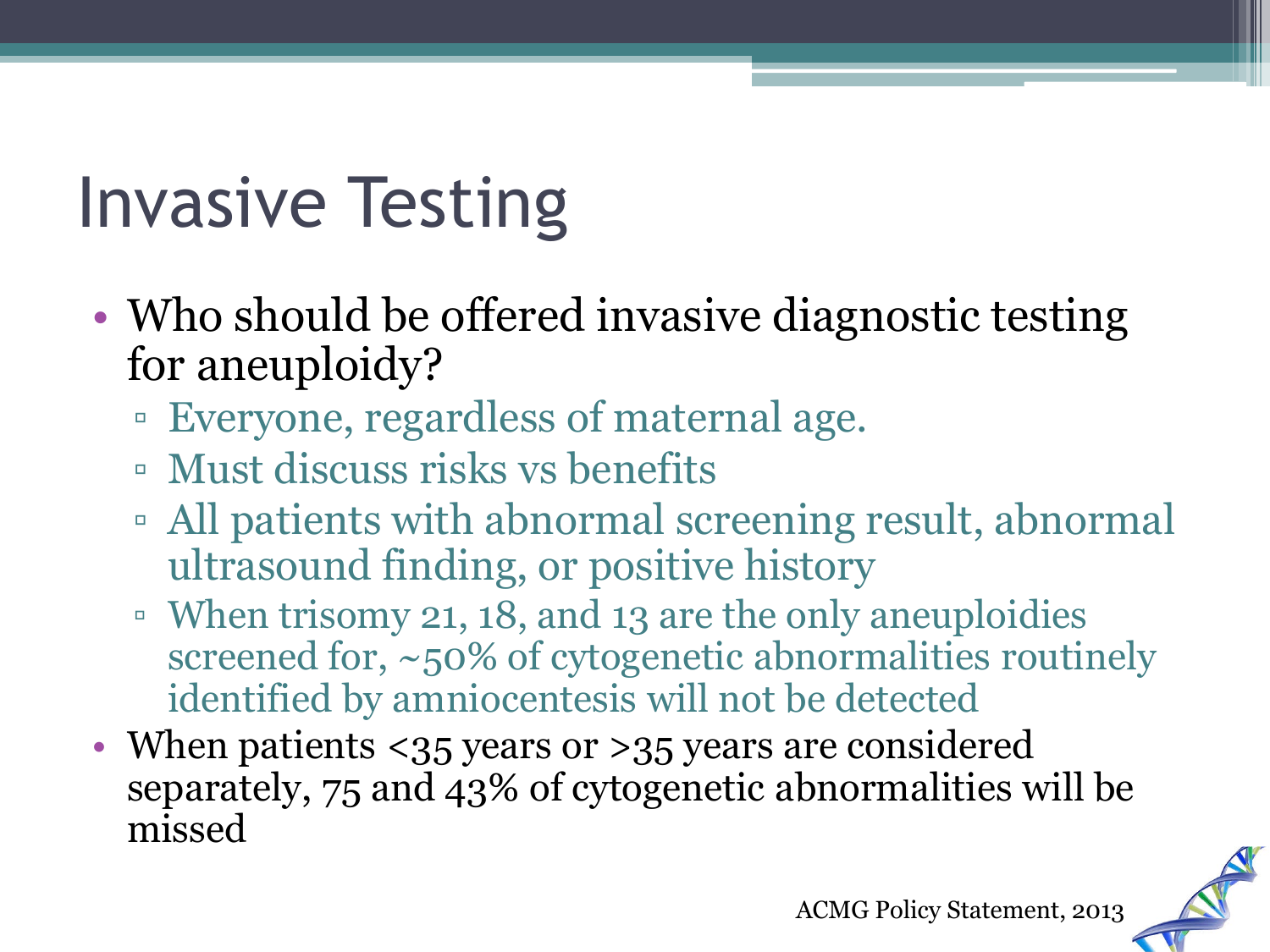# Chorionic Villus Sampling (CVS)

- Performed between 10-13 weeks
- Indications same as for amniocentesis
	- AFP testing cannot be performed\*
- Miscarriage risk  $\sim 1/300 500$
- Mosaicism seen in 1-2<sup>%</sup>
	- 20% are true mosaics
	- 80% are confined placental mosaicism
- Primary advantage is timing
- Failure rate is  $<0.5\%$

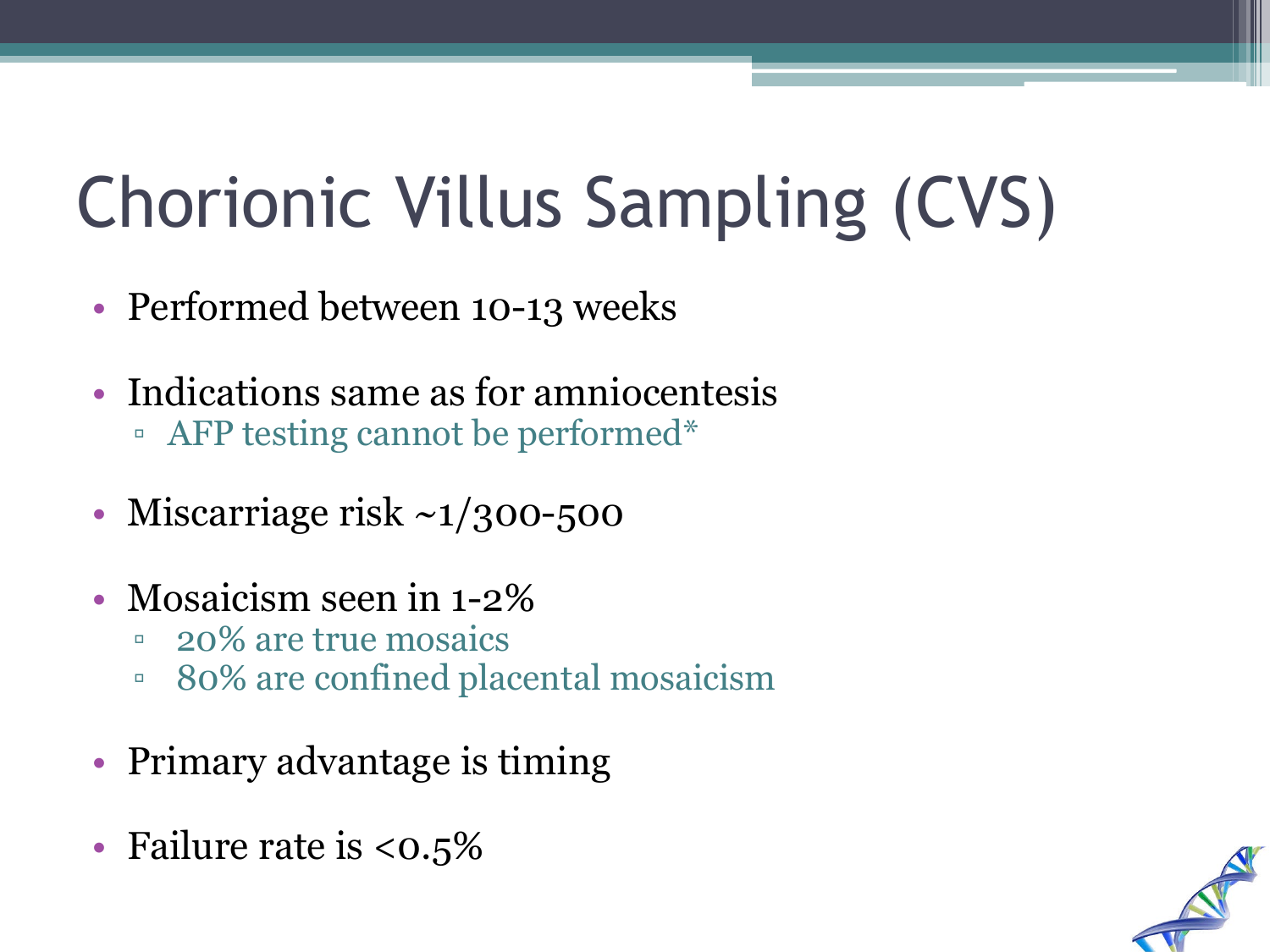#### Amniocentesis

- Performed after 15 weeks
- Miscarriage risk ~1/300
- AFP included
	- Followed by acetylcholinesterase (AChE) confirmatory testing on positive results
- Failure rate is 0.1%

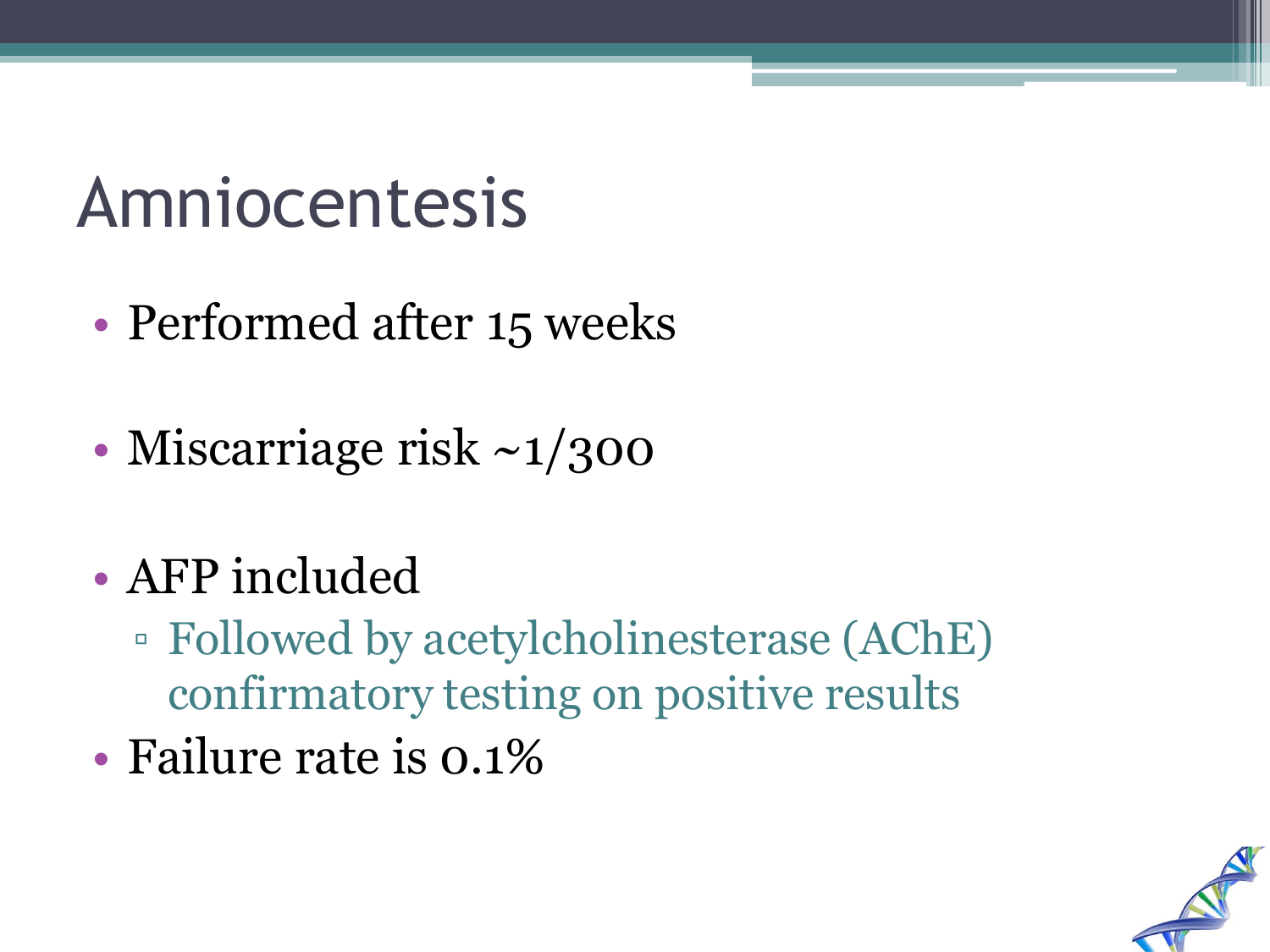#### Who needs a genetic counseling referral?

- Advanced maternal age/Advanced paternal age
- Abnormal screening test result
- Fetal structural anomaly on prenatal ultrasound
- Family history of a known of suspected genetic disorder
- Known carrier of a genetic condition
- Parental history of genetic disorder
- Known teratogenic exposure
- Consanguinity (blood relationships of parents, first cousins or closer)
- Recurrent pregnancy loss (2 or more first trimester losses)
- Prior child with chromosome abnormality or genetic disorder
- History of stillbirth or fetal/neonatal loss with structural anomalies
- Patient request for additional information regarding testing options

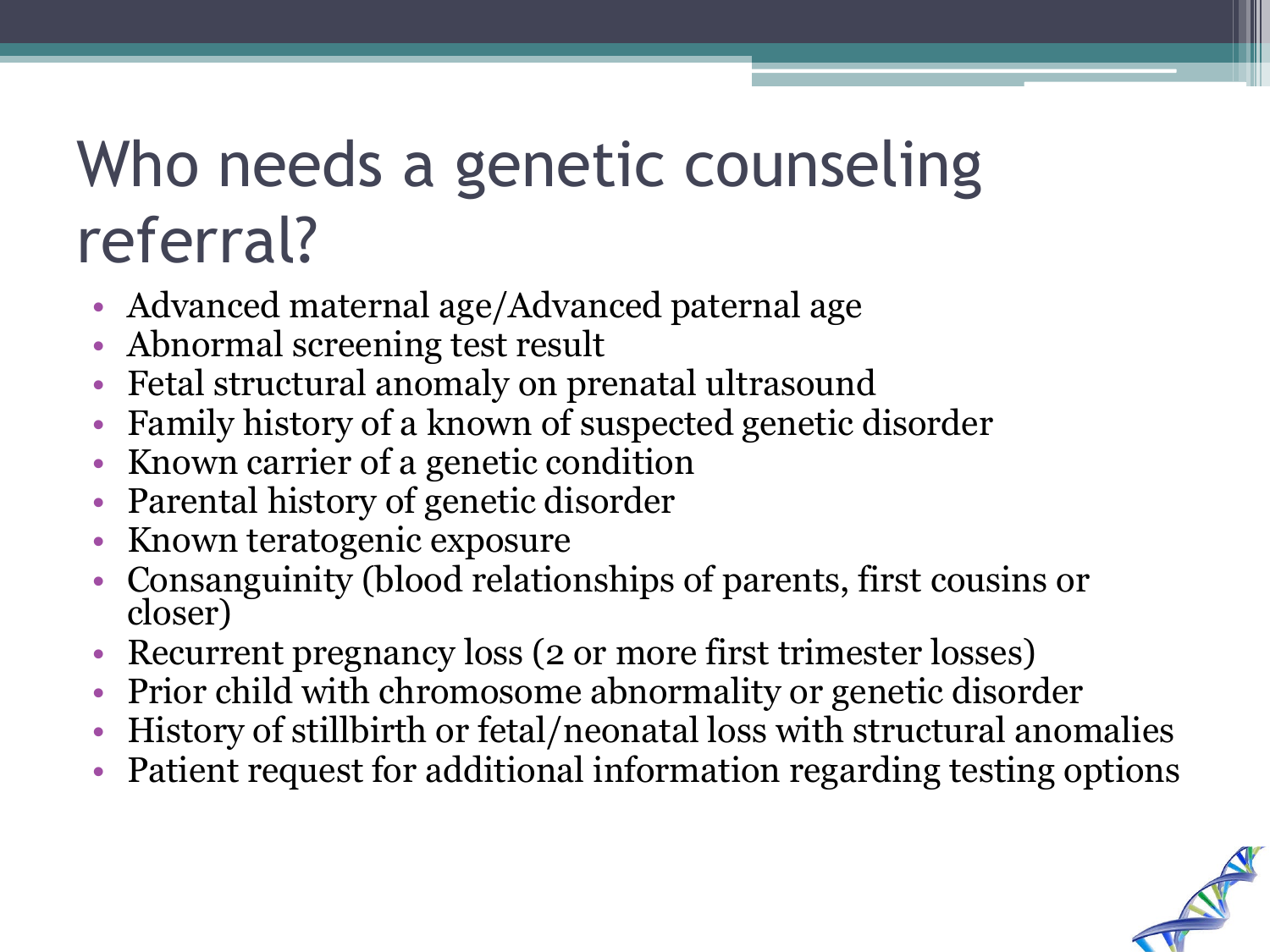#### Why is taking a family history important?

- An accurate family history is a method to recognize genetic disorders and susceptibilities that may pose risks for future health problems.
- The family history is the initial step before discussing genetic testing with your patient.
- The use of a family history screening tool has been shown to increase the likelihood of detecting a patient at high risk of developing an inherited medical condition by 20% compared to medical record review alone.
- **What is the best way to record a family history and what types of information should be included?** 
	- □ A common tool used to collect the family history is the family history questionnaire or checklist
	- Having the patient complete the questionnaire at home allows extra time for the patient to contact family members and provide more accurate information.
	- Remind your patient that the family history is a lifetime document that should be transferred to new physicians as they move through the health care system.
	- Remember that the personal nature of this information requires questions to be open ended and non-<br>judgmental.
	- Families that have medical conditions appearing in multiple relatives need to be reassured that no one is to blame when genetic conditions are passed on to future generations.
- **How should the family history be interpreted?** 
	- □ Any positive responses should be followed up to obtain more detail.
	- □ Positive responses should be referred for genetics services.

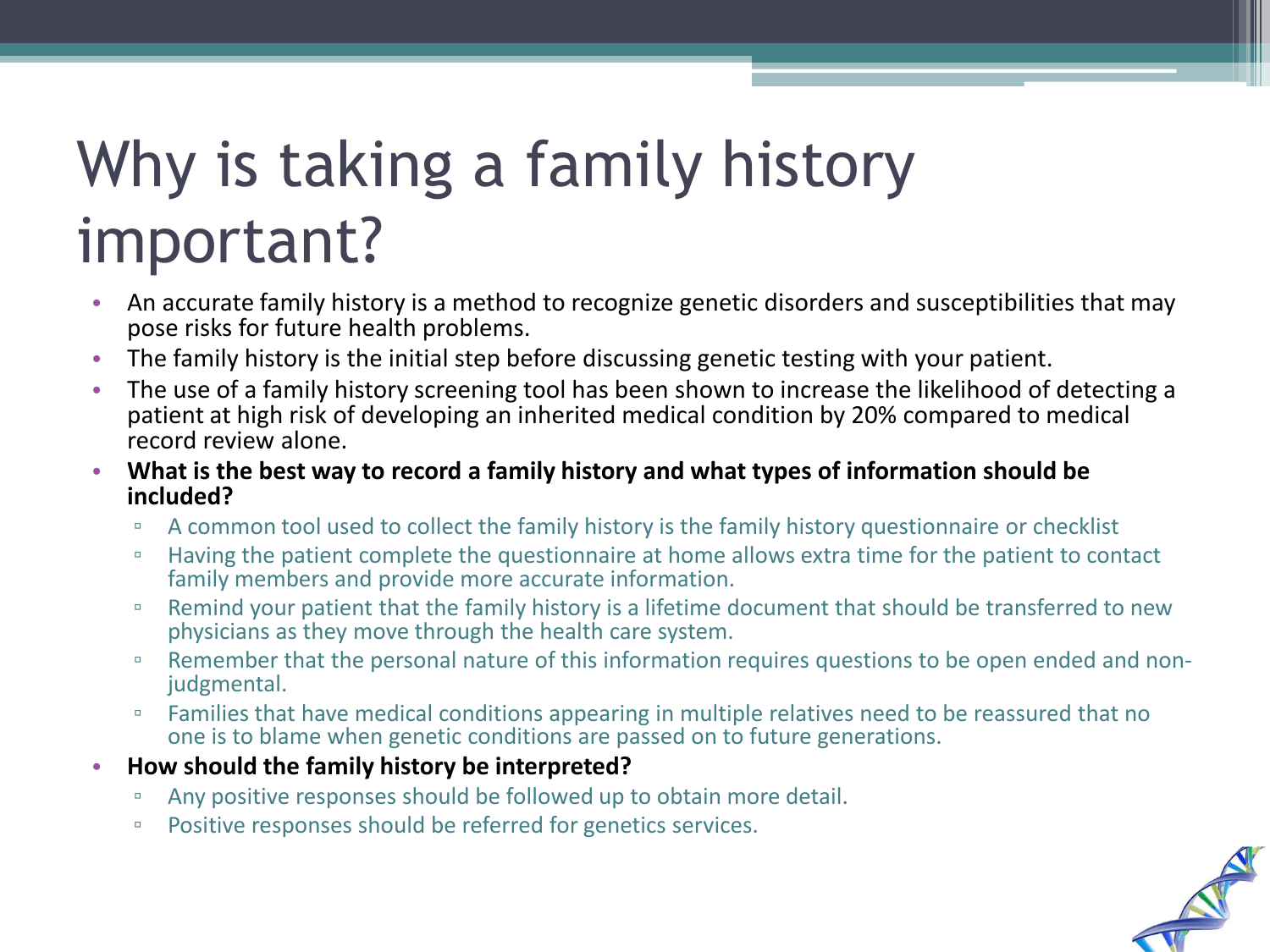#### **Examples of "red flags" in a family history suggesting a genetic condition**

- Family history of a known or suspected genetic condition
- Ethnic predisposition to certain genetic disorders
- Consanguinity
- Several closely related individuals affected with the same or related condition.
- A common disorder with earlier age of onset than typical, especially if it occurs in multiple family members.
- Sudden death in someone who seemed healthy.
- Individual or couple with 2 or more pregnancy losses.
- Medical problems in children of parents who are closely related.
- Within an individual, look for:
	- A medical condition and dysmorphic features
	- □ Developmental delay with dysmorphic features and/or physical birth anomaly
	- Learning disabilities or behavioral problem
	- Unexplained movement disorders, hypotonia, ataxia
	- Unexplained seizures
	- Congenital/juvenile deafness, blindness or cataracts
	- □ Disproportionate short stature or proportionate short stature with dysmorphic features
	- Unexplained infertility

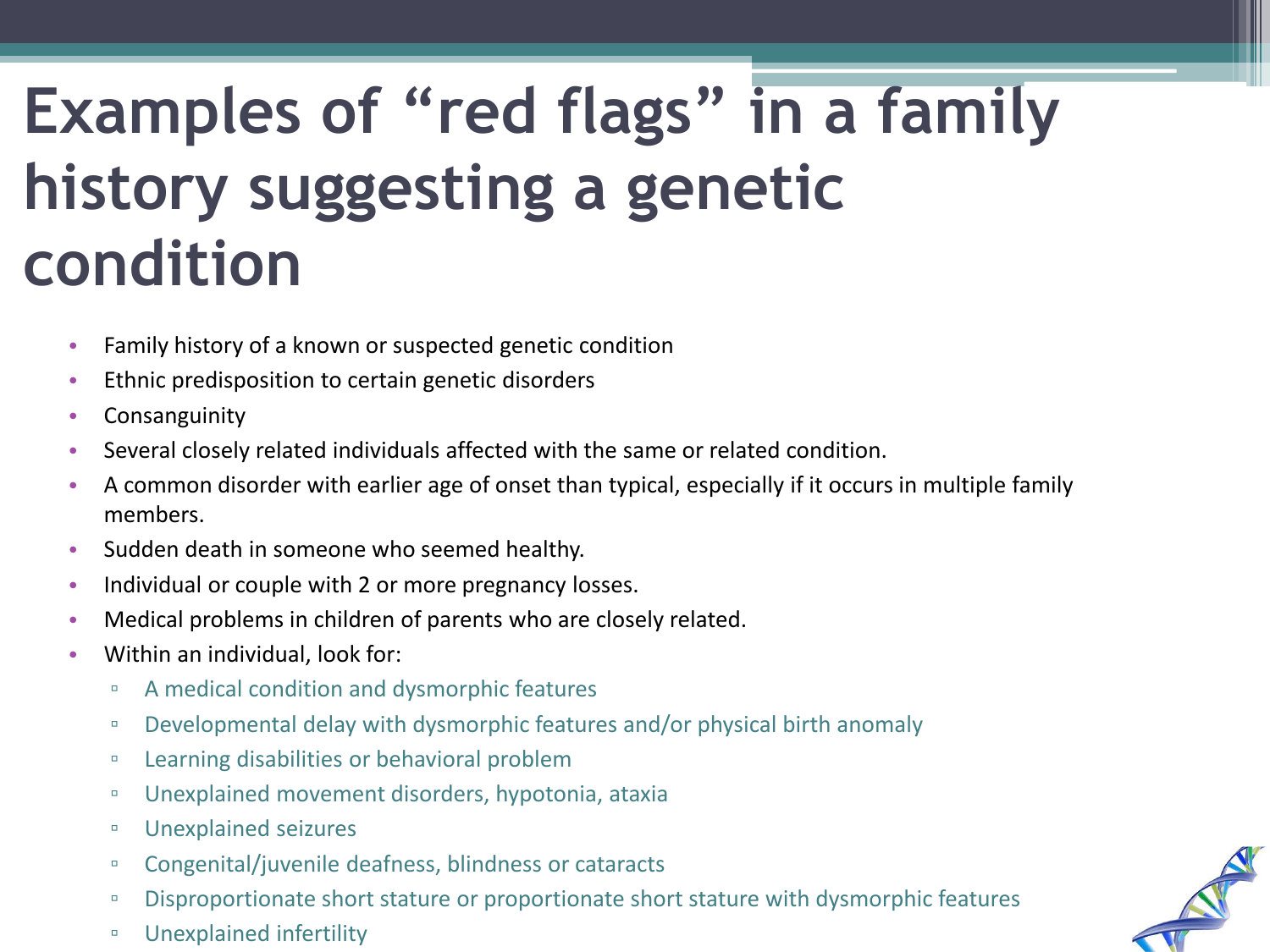#### Insurance Coverage for cell-free fetal DNA Screening

• Due to the complexity of coverage guidelines, insurance coverage for prenatal genetic testing and screening may not be guaranteed. Patients are encouraged to contact their insurance company to obtain benefits coverage, so that there are no surprises.

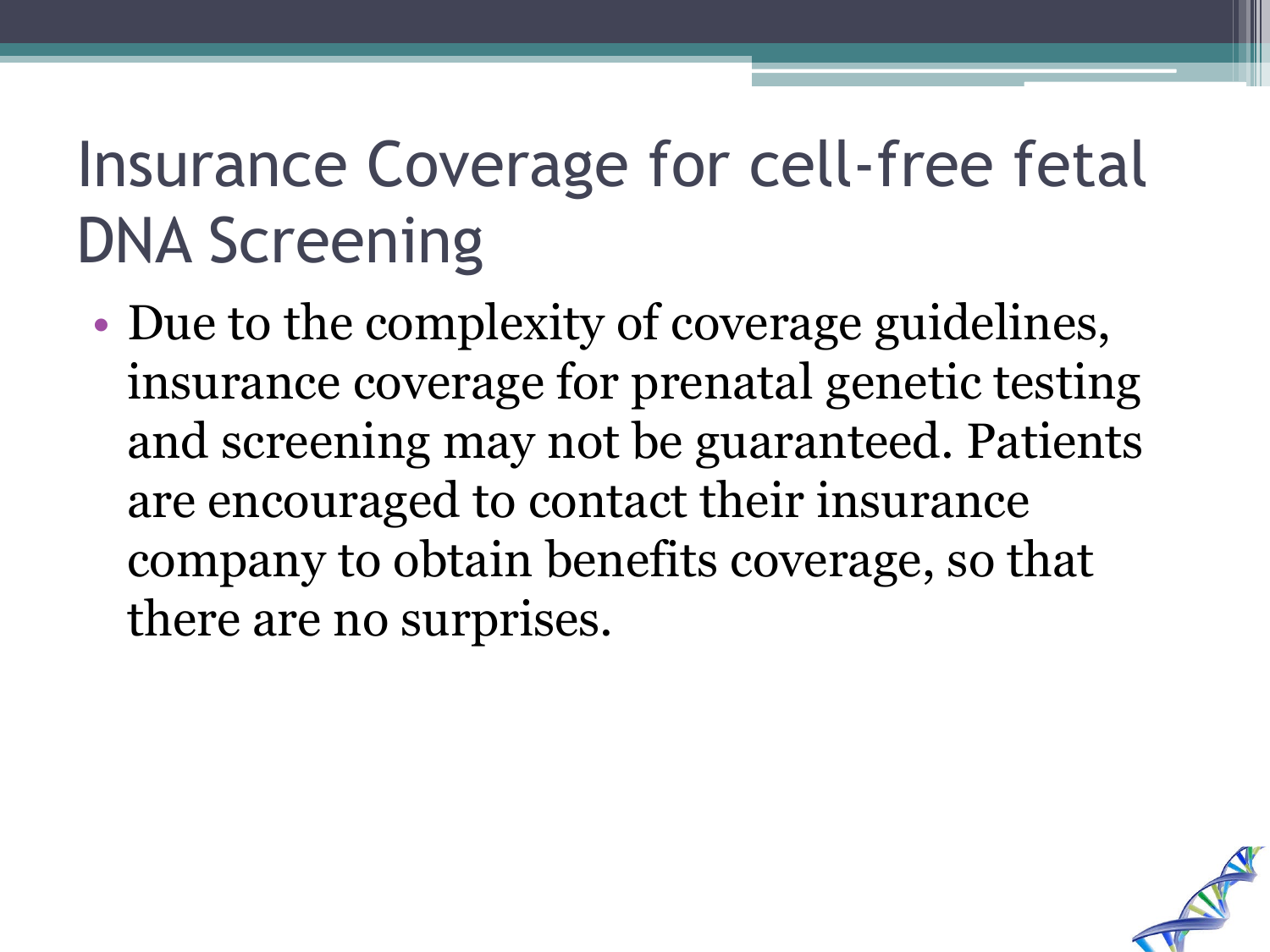#### Take Home Points

- All pregnancies have approximately a 3-5% risk of birth defects
- All women should be offered the option of aneuploidy screening or diagnostic testing for fetal genetic disorders, regardless of maternal age or history
- Every patient has the right to **pursue or decline**  prenatal genetic screening and diagnostic testing
- The first step to genetic screening is a thorough history
- Don't hesitate to make genetic referrals

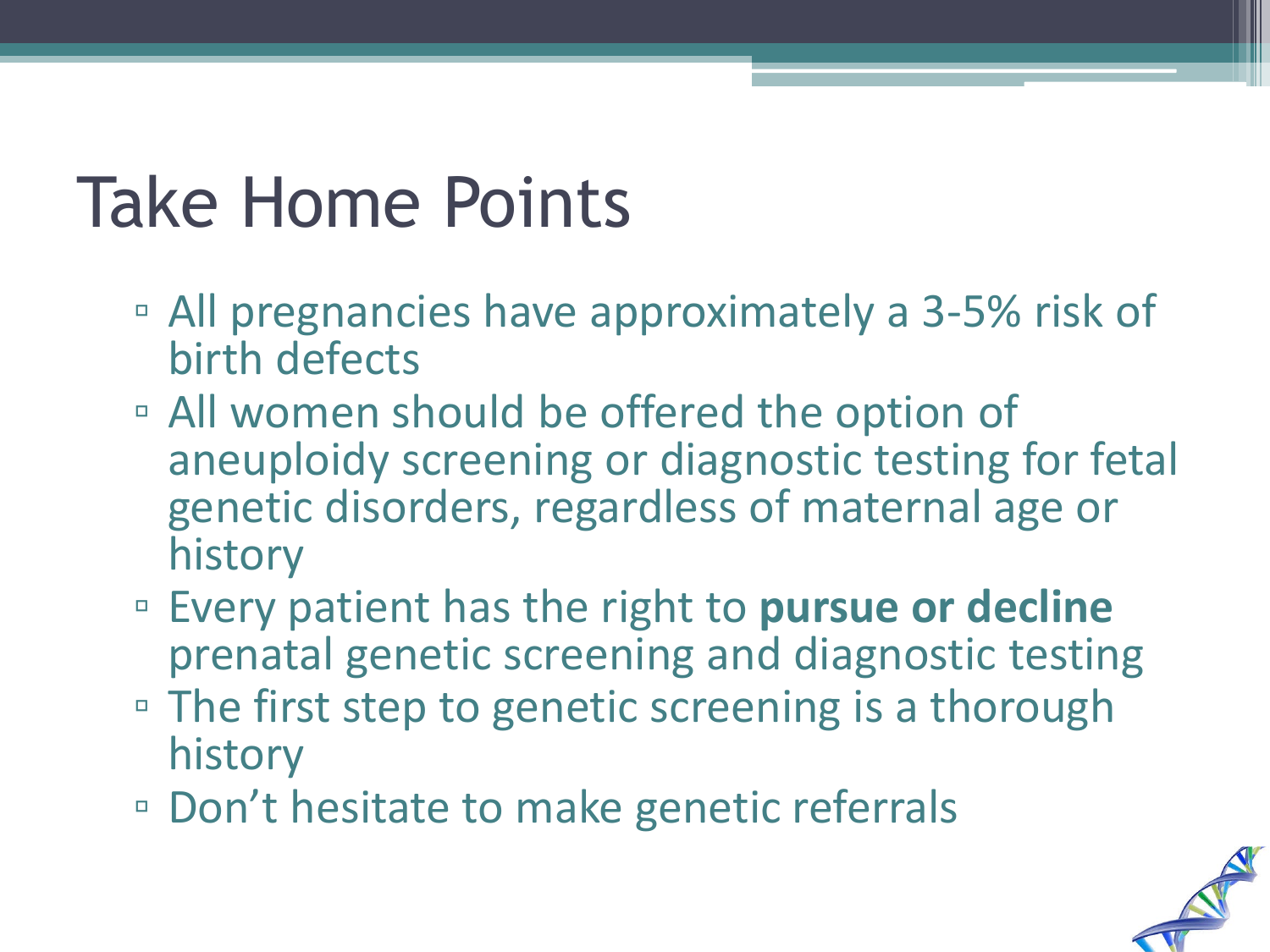#### References

- ACOG PB number 162, Invasive Prenatal Testing for Aneuploidy
- SMFM consult series, number 41
- SMFM Consult series, number 42
- ACOG PB number 226, Screening for fetal chromosome abnormalities
- ACOG PB number 187,
- ACOG CO number 682, Microarrays and Next Generation sequencing technology: The use of advanced genetic diagnostic tools in obstetrics and gynecology
- ACOG CO number 478, Family History as a Risk Assessment Tool
- ACOG CO 693, Counseling about genetic testing and communication of genetic testing results
- Technology Assessment number 11, Genetics and Molecular Diagnostic Testing
- American Medical Association Science, Quality and Public Health Group. Family medical history in disease prevention. November 2004.
- International Society for Prenatal Diagnosis (ISPD) Position Statement: cell free (cf)DNA screening for Down syndrome in multiple pregnancies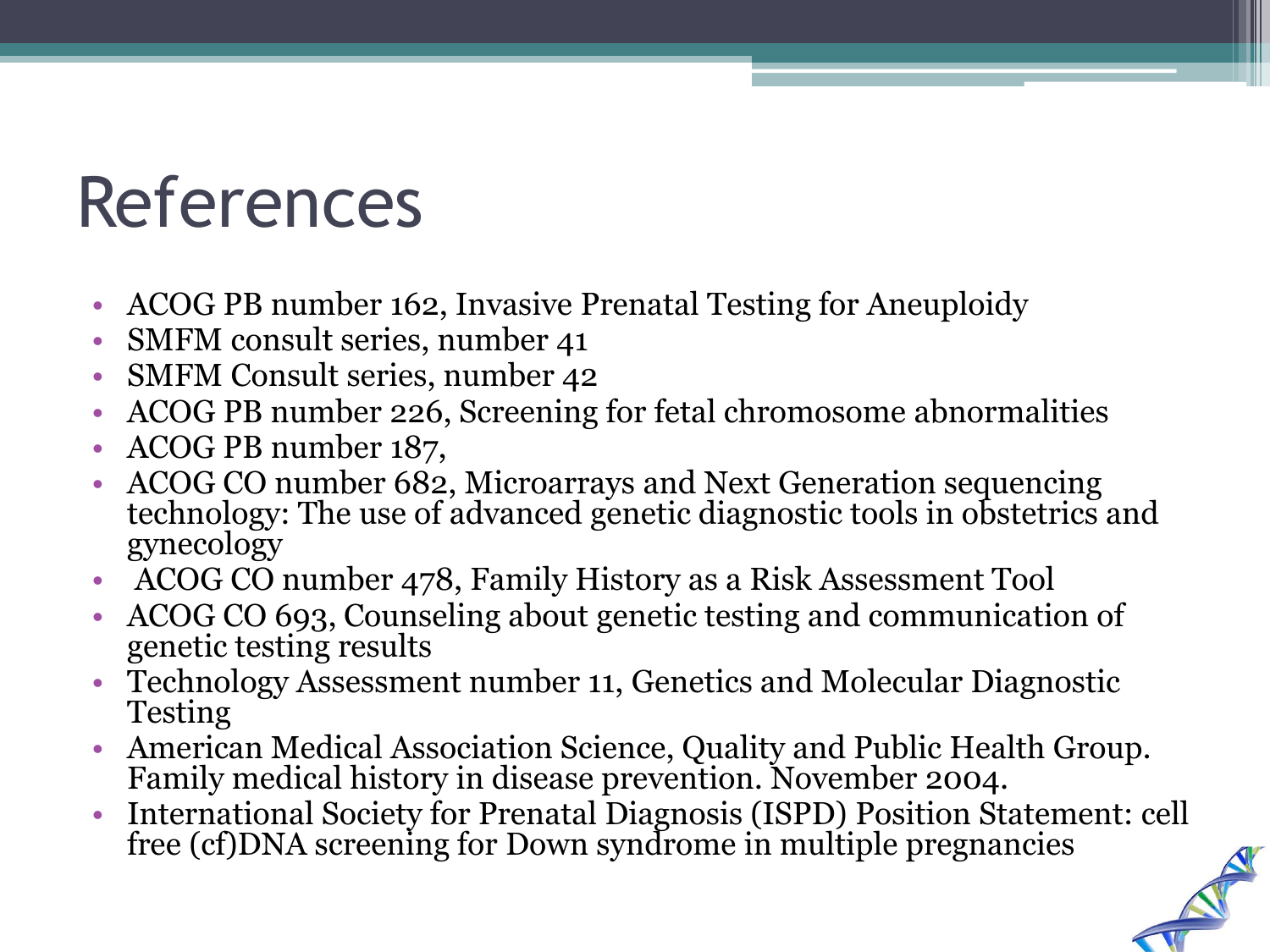## References (cont.)

- Recent advances in genomic testing in perinatal medicine. Peters, et al. Seminars in perinatology 39 (2015) 44-54.
- Non-Invasive prenatal testing for aneuploidy: current status and future prospects, Benn, et al
- Meta-analysis for  $2<sup>nd</sup>$  Trimester markers for trisomy 21, Agathokleous, et al FASTER and SURUSS Trial
- Wellesley et al. Rare chromosome abnormalities, prevalence and prenatal diagnosis rates from population-based congenital anomaly registers in Europe
- Alijotas-Reig et al. Current concepts and new trends in the diagnosis and management of recurrent miscarriage. Obstet Gynecol Surv. 2013
- Ferreira et al. Frequency of fetal karyotype abnormalities in women undergoing invasive testing in the absence of ultrasound and other high- risk indications.
- Wapner RJ, et al. Chromosomal microarray versus karyotyping for prenatal diagnosis.
- Jones KL, Jones MC, Del Campo M, Smith's Recognizable Patterns of Human Malformation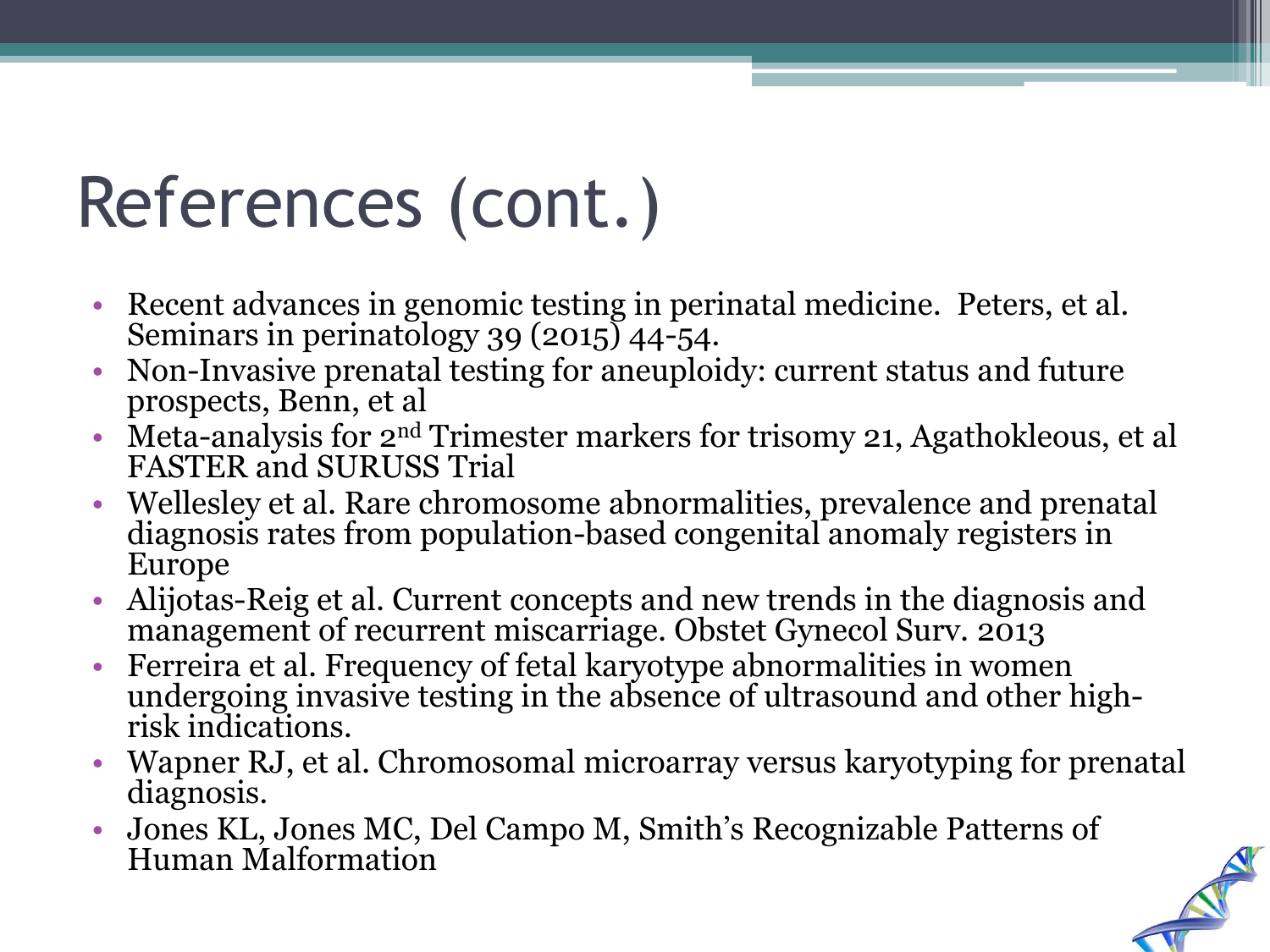## References (cont.)

- Norton ME, et al. Cell-free DNA analysis for noninvasive examination of trisomy.N Engl J Med. 2015;372(17):1589-1597. Gregg AR, et al. Noninvasive prenatal screening for fetal aneuploidy, 2016 update: a position statement of the American College of Medical Genetics and Genomics. Genet Med. 2016;18(10):1056-1065.
- Bianchi DW, et al; CARE Study Group. DNA sequencing versus standard prenatal aneuploidy screening. N Engl J Med. 2014 Feb 27;370(9):799-808.
- Benn Paet al. Combined second-trimester biochemical and ultrasound screening for Down syndrome. Obstet Gynecol. 2002 Dec;100(6):1168-76.
- Malone FD, et al; First-and Second-Trimester Evaluation of Risk (FASTER) both, for Down's syndrome. N Engl J Med. 2005 Nov 10;353(19):2001-11.
- Hui L, Bianchi DW. Fetal fraction and noninvasive prenatal testing: What clinicians need to know.Prenat Diagn. 2020;40(2):155-163.
- Bianchi DW, Chiu RWK. Sequencing of Circulating Cell-free DNA during Pregnancy.  $\acute{N}$  Engl J Med. 2018;379 $\acute{G}$ ):464-473.
- Rink BD, Norton ME. Screening for fetal aneuploidy. Semin Perinatol. 2016  $Feb;40(1):35-43.$